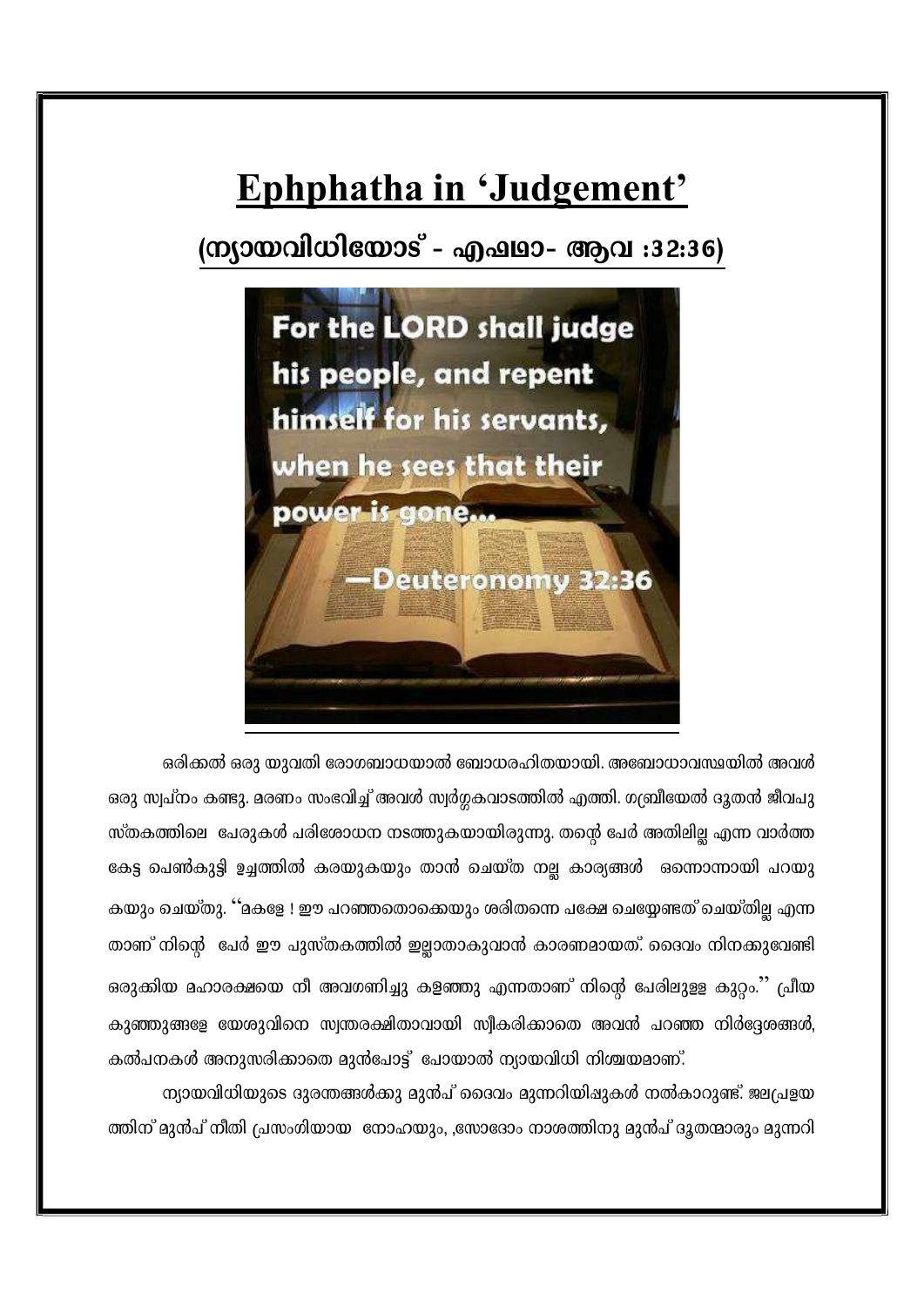യിഷുകൾ നൽകിയതാണ്. ന്യായവിധിയുടെ ആദ്യവെളളതുളളി വീഴുംവരെ പെട്ടകത്തിന്റെ വാതിൽ തുറന്നിരുന്നു. സമയം കഴിഞ്ഞദ്ധോൾ യഹോവതന്നെ വാതിലടച്ചു. തീയും ഗന്ധകവും ആകാ ശത്തു നിന്ന് പെയ്തിറങ്ങും വരെ ദൂതന്മാർ സമയം നൽക്കുകയും, പല ഉപാധികൾ ലോത്തിന്റെ മുൻപിൽ വയ്ക്കുകയും ചെയ്തിട്ടും ഷമില്ലായ്കയാൽ പിടിച്ചിറക്കി ഓടുവാൻ ആവശ്യഷെടുകയാ യിരുന്നു. കാരണം രക്ഷ സോദോമിനു പുറത്താണ്. അതായത് ലോകത്തിന്റെ മതിലിനുള്ളിൽ രക്ഷയെ അവഗണിച്ച് ദുഷ്ടന്റെ അധീനതയിൽ കിടക്കുന്നവന് ന്യായവിധിയുണ്ട്. ഒരിക്കൽ ലോകത്തെ പുറത്തെറിഞ്ഞെങ്കിലും ലോകം മനസ്സിൽ കൊണ്ടുനടന്നാൽ ന്യായവിധിയിൽ ശിക്ഷിക്ക ഷെടും എന്ന് മറക്കരുത്` ലോത്തിന്റെ ഭാര്യയുടെ ജീവിതം നമ്മെ പഠിഷിച്ച പാഠമാണിത്. യഹോവത ന്നെയാണ് നമ്മുടെ ന്യായാധിപൻ. നാം എല്ലാവരും ന്യായസനത്തിൻ മുൻപാകെ നില്ക്കേണ്ടവരാ ണ്. മുഖപക്ഷവും, ധനരാഷ്ട്രീയ സ്വാധീനവുമുളള ന്യായാധിപന്മാരെഷറ്റികേട്ട നമുക്ക് ഒരു സമാധാ നമുണ്ട് നമ്മുടെ ന്യായാധിപൻ സത്യം മാത്രമേ പറയുകയും പ്രവർത്തിക്കുകയും ചെയ്യുകയുളളു.

### ന്യായവിധിയുടെ അടിസ്ഥാന ഘടകങ്ങൾ

(1) അദ്ധ്വാനത്തിന്റെ കൂലി - ലൂക്കോ 19:20-22 ഓരോരുത്തരുടേയും അദ്ധ്വാനത്തിനനുസരി ച്ചാണ് യഹോവ കൂലി നൽകുന്നത്. പ്രവർത്തികൾക്കനുസരിച്ചുള്ള കൂലി ന്യായവിധിയികൽ നൽകുവാൻ യഹോവയുടെ പക്കലുണ്ട് . നന്മ ചെയ്തവൻ ജീവന്നായും തിന്മ ചെയ്തവർ ന്യായവി ധിക്കായും പുനരുത്ഥാനം ചെയ്വാനുളള നാഴികവരുന്നു എന്ന് യോഹ : 5:29 ൽ കാണുന്നു. നന്മ മാത്രം മറ്റുളളവർക്ക് ചെയ്യണമെന്നാഗ്രഹിച്ച് പ്രവർത്തിച്ചാലും ചിലഷോൾ തിന്മ ലഭിച്ചെന്ന് വരാം. ഭയ ഷെടരുത്. നന്മയുടെ വഴിയോട് എഷ്യാ പറഞ്ഞ കർത്താവ് നന്മയുടെ കൂലി നിശ്ചയമായും ലഭ്യമാ ക്കുകയും തിന്മയെ നമ്മുടെ മുൻപിൽ നിന്ന് നീക്കുകയും ചെയ്യുന്നു.

#### (2) തിന്മയുടെ ന്യായവിധി

എന്താണ് തിന്മ ? ചെയ്യാത്ത നന്മയാണ് തിന്മ. തിരുവചനം നന്മ ചെയ്യുവാനുളള മുന്നറിയിഷ് നൽകിയിട്ടും ചെയ്യാതെ മാറിഷോകുന്നവർ ന്യായവിധിയ്ക്ക് ഇരയാകുമെന്ന് മറക്കരുത്. ഇന്ന് ഈ വിധത്തിലുളള പാപമാണ് മിക്കയിടത്തും കാണുന്നത്. Sep 22 ലെ ദിനഷത്രത്തിൽ കണ്ട ഒരു വാർത്ത 81 വയസ്സുളള അഷനെ സംരക്ഷിക്കേണ്ട മക്കൾ അടിച്ച് അവശനാക്കി ഭറാഡിലുപേക്ഷിച്ചു എന്നാണ്. ലൂക്കോ : 10 : 30 -35

പുരോഹിതനും ലേവ്യനും നന്മ ചെയ്യുവാനുള്ള അവസരം ഉപേക്ഷിച്ചു എന്നാൽ ശമർയ്യ്യൻ വേണ്ടതു വേണ്ടപോലെ ചെയ്തു. നന്മയുടെ കണ്ണ് കുരുടായിഷോയ ഇവർക്ക് ന്യായവിധി തുറന്നവരുകയും ചെയ്യും.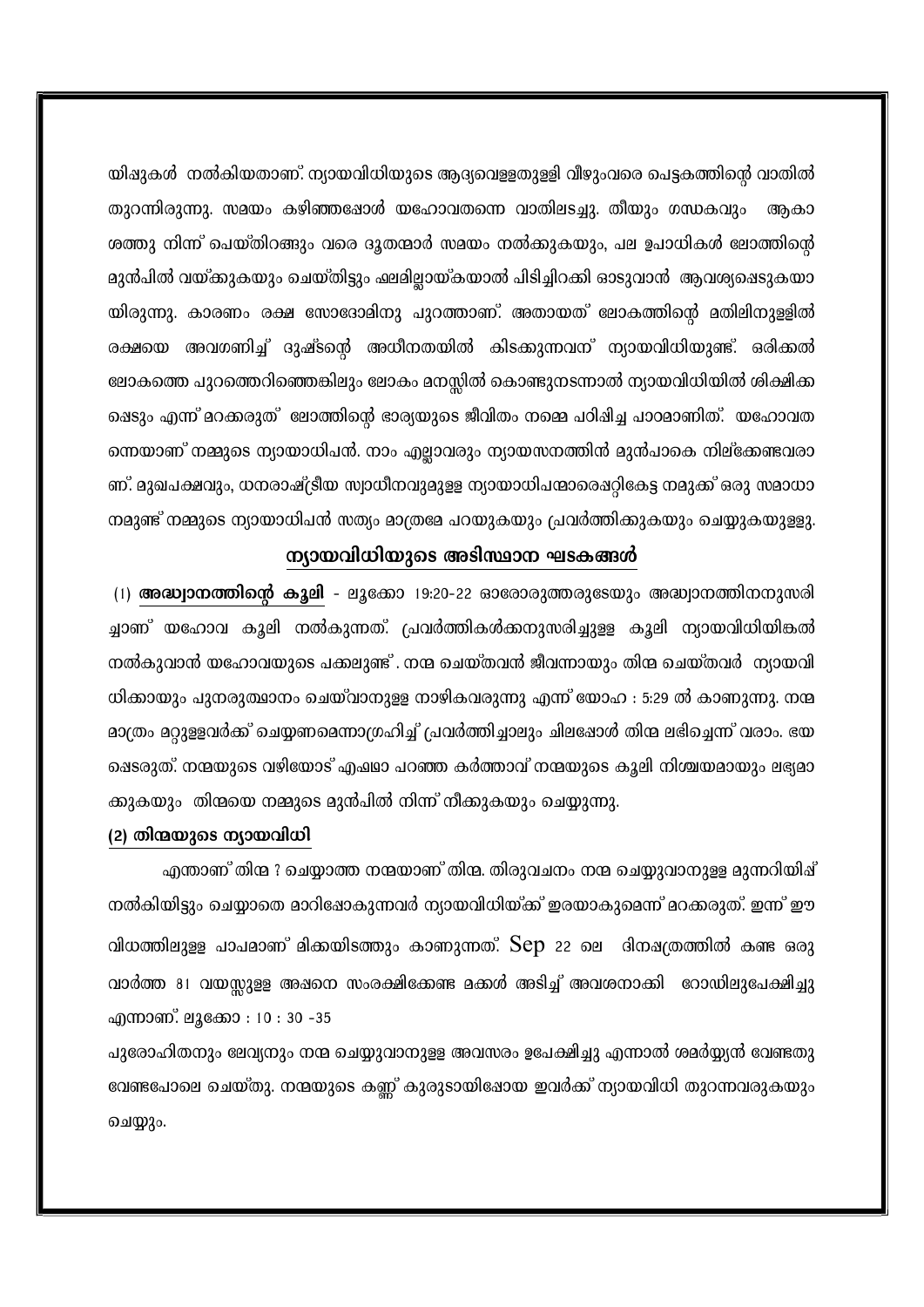#### (3) ഏത് നിസ്സാരവാക്കിനും ന്യായവിധി (മത്താ 12 : 36)

മനുഷ്യർ പറയുന്ന ഏത് നിസ്സാരവാക്കിനും ന്യായവിധിയുണ്ട്. ലോകത്തെ തന്റെ ചിന്തയിൽ നിന്ന് എടുത്തു കളയാത്ത പ്രവാചകനായ ബിലെയാം പ്രശ്ന ദക്ഷിണ മോഹിച്ച് ഇറങ്ങിഷുറപ്പെട്ടു എങ്കിലും യഹോവയോട് ആലോചന ചോദിച്ചതായി വരുത്തി. ഇവൻ പറയുന്ന വാക്കിന് ന്യായവിധി യുണ്ടെന്ന് കാട്ടിക്കൊടുഷാനാണ് കഴുതയുടെ സംസാരം കൊണ്ട് വാളുമായി നിൽക്കുന്ന ദൂതനെ കാട്ടിക്കൊടുത്തത്. ദൈവം എഷ്യാ പറഞ്ഞഷോഴാണ് കണ്ണു തുറന്ന് അവന് ദൂതനെ കാണുവാൻ കഴിഞ്ഞത്. എന്നാൽ പിന്നീടവൻ കണ്ണടച്ചവന്റെ പ്രവർത്തി ചെയ്തഷോൾ അവന്റെ വാക്കിന് ദൈവം അവനെ ന്യായം വിധിച്ചു.

 $read$   $\omega_{0}$   $\Omega$ : 22:21 - 32,  $\omega_{0}$   $\Omega$  31:8.

#### (4) അന്യായം ചെയ്യുന്നവന് ന്യായവിധി

ഒരു കച്ചവടക്കാരൻ തന്റെ സങ്കടത്തിൽ പറയുന്നതു കേട്ടതാണ്. ഈ സംഭവം എന്റെ ഗ്രാമ ത്തിൽ നടന്നതുമാണ്. പാക്ക് പൊളിച്ച് ചാക്കിലാക്കി വിൽക്കുവാൻ കൊണ്ടുവന്നവന് ചാക്കുൾഷെടെ തുക്കി വില കൊടുത്തു. അയാൾ തുക വാങ്ങിപോയിക്കഴിഞ്ഞാണ് കച്ചവടക്കാരൻ ചാക്ക്കുടഞ്ഞി ട്ടത്. അയ്യോ...... എന്ന നിലവിളികേട്ട് ചെന്നവർ അന്താളിച്ചുപോയി ചാക്കിന്റെ പകുതിഭാഗം പൊളിച്ച തോടിട്ടിട്ടാണ് തൂക്കിയതും പണം വാങ്ങിയതും. കച്ചവടക്കാരൻ കരയാതെ എന്തു ചെയ്യും. എന്നാൽ അന്യായം ചെയ്യുന്നവർ ഓർക്കുക നമ്മുടെ ന്യായാധിപന്റെ കണ്ണ് സകലവും കാക്കുന്ന താണ്. ഇന്ന് ആഹാരസാധനങ്ങൾ മുഴുവനും മായമാണ് അന്യായം ചെയ്യുന്നവരേ ഓർക്കുക നീ

ഇപ്രകാരം എന്തു സമ്പാദിച്ചാലും അത് നിലനില്ക്കുകയില്ല തലമുറയും അനുഭവിക്കുക യില്ല. യഹോവ കീറിക്കളയും വിടുവിഷാൻ ആരും ഉണ്ടാക്കുകയില്ല. ആത്മീയ ഭൗമിക മേഖലയിൽ പ്രവ ത്തിക്കുന്നവരേ സത്യം നീതി ഇവചെയ്ത് ന്യായവിധിയിൽ നിന്ന് ഒഴിയുക. സത്യത്തോടും ന്യായ ത്തോടും നന്മയോടും എഷ്യാ പറഞ്ഞ് രക്ഷപെടുവാൻ ദൈവം നിങ്ങളെ സഹായിക്കട്ടെ. ദൈവം ഏൽപിച്ച താലന്തുകൾ വർദ്ധിഷിക്കുക. വിധിക്കുന്നവന്റെ കയ്യിൽ വീഴാതെ സുക്ഷിഷാൻ ദൈവം കൃപ

ശാന്തമ്മ വർഗ്ഗീസ്

ചെയ്യട്ടെ .

## **Santhamma Varghese**

biblestudy.co.in biblestudy.co.in@gmail.com facebook.com/biblestudyind